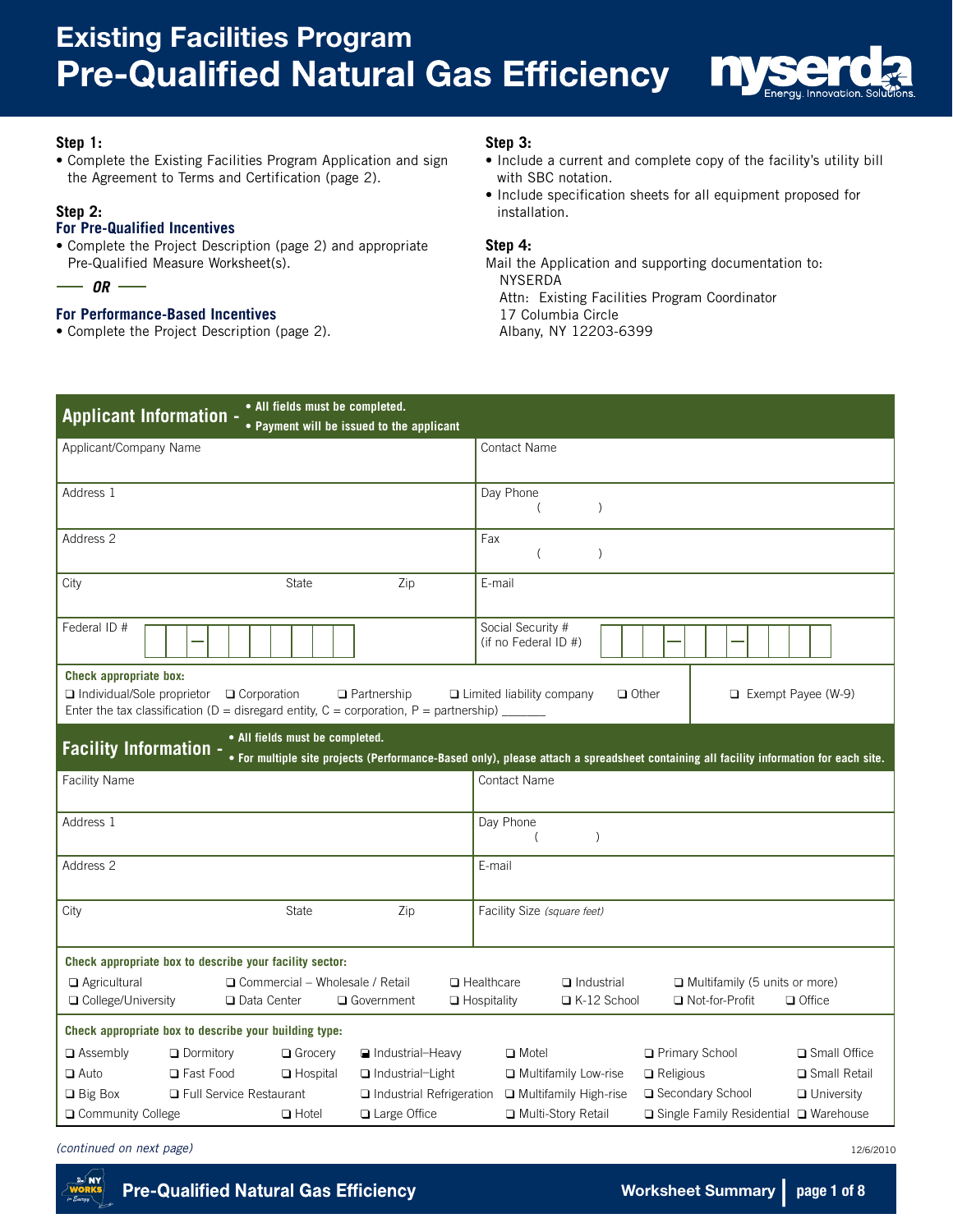

*(continued from previous page)*

| • All applicable fields must be completed.<br>Utility Information -<br>. For multiple site projects (Performance-Based only), please attach a spreadsheet containing all utility information for each site.                                                                                                                                                                                                                                                                                                                                                                                                                                                                                      |                                                                  |                                                                                                                                                                                                                                                                                                                                                                                                                                     |  |                                                   |                   |      |  |  |  |
|--------------------------------------------------------------------------------------------------------------------------------------------------------------------------------------------------------------------------------------------------------------------------------------------------------------------------------------------------------------------------------------------------------------------------------------------------------------------------------------------------------------------------------------------------------------------------------------------------------------------------------------------------------------------------------------------------|------------------------------------------------------------------|-------------------------------------------------------------------------------------------------------------------------------------------------------------------------------------------------------------------------------------------------------------------------------------------------------------------------------------------------------------------------------------------------------------------------------------|--|---------------------------------------------------|-------------------|------|--|--|--|
| <b>Electric Utility</b>                                                                                                                                                                                                                                                                                                                                                                                                                                                                                                                                                                                                                                                                          |                                                                  | Account Number(s)                                                                                                                                                                                                                                                                                                                                                                                                                   |  |                                                   |                   |      |  |  |  |
| <b>Gas Utility</b>                                                                                                                                                                                                                                                                                                                                                                                                                                                                                                                                                                                                                                                                               |                                                                  | Account Number(s)                                                                                                                                                                                                                                                                                                                                                                                                                   |  |                                                   |                   |      |  |  |  |
|                                                                                                                                                                                                                                                                                                                                                                                                                                                                                                                                                                                                                                                                                                  | Project Description - Choose Pre-Qualified OR Performance-Based. |                                                                                                                                                                                                                                                                                                                                                                                                                                     |  |                                                   |                   |      |  |  |  |
| <b>Q</b> Pre-Qualified<br>Applications for Pre-Qualified (PQ) projects must be submitted for incentives within<br>PQ Project Cost<br>90 days of installation or commissioning, whichever is later.<br><b>PQ Project Completion Date</b>                                                                                                                                                                                                                                                                                                                                                                                                                                                          |                                                                  |                                                                                                                                                                                                                                                                                                                                                                                                                                     |  |                                                   |                   |      |  |  |  |
| 0R                                                                                                                                                                                                                                                                                                                                                                                                                                                                                                                                                                                                                                                                                               |                                                                  |                                                                                                                                                                                                                                                                                                                                                                                                                                     |  |                                                   |                   |      |  |  |  |
| PB Anticipated Project<br>Performance-Based<br>Applications for Performance-Based (PB) projects must be submitted<br><b>Construction Start Date</b><br>either before or within 90 days of contracting for the project.<br>$\Box$ Electric (If checked, MUST choose at least one at right:)<br>$\Box$ Motors<br>□ Controls/VFDs<br>$\Box$ Cooling<br>$\Box$ Lighting                                                                                                                                                                                                                                                                                                                              |                                                                  |                                                                                                                                                                                                                                                                                                                                                                                                                                     |  |                                                   |                   |      |  |  |  |
| $\Box$ Energy Storage                                                                                                                                                                                                                                                                                                                                                                                                                                                                                                                                                                                                                                                                            |                                                                  |                                                                                                                                                                                                                                                                                                                                                                                                                                     |  |                                                   |                   |      |  |  |  |
| $\Box$ Natural Gas                                                                                                                                                                                                                                                                                                                                                                                                                                                                                                                                                                                                                                                                               |                                                                  |                                                                                                                                                                                                                                                                                                                                                                                                                                     |  |                                                   |                   |      |  |  |  |
| $\Box$ Combined Heat and Power (CHP applications must include an engineering analysis following the requirements in the CHP systems manual)                                                                                                                                                                                                                                                                                                                                                                                                                                                                                                                                                      |                                                                  |                                                                                                                                                                                                                                                                                                                                                                                                                                     |  |                                                   |                   |      |  |  |  |
| $\Box$ Demand Response (If checked, MUST choose one at right:)                                                                                                                                                                                                                                                                                                                                                                                                                                                                                                                                                                                                                                   |                                                                  | $\Box$ On-Site Generation                                                                                                                                                                                                                                                                                                                                                                                                           |  | <b>Q</b> Load Curtailment                         |                   |      |  |  |  |
| $\Box$ Industrial and Process Efficiency (If available, include a process schematic)                                                                                                                                                                                                                                                                                                                                                                                                                                                                                                                                                                                                             |                                                                  |                                                                                                                                                                                                                                                                                                                                                                                                                                     |  |                                                   |                   |      |  |  |  |
| Monitoring-Based Commissioning (MBCx)                                                                                                                                                                                                                                                                                                                                                                                                                                                                                                                                                                                                                                                            |                                                                  |                                                                                                                                                                                                                                                                                                                                                                                                                                     |  |                                                   |                   |      |  |  |  |
| Demand Savings (kW)<br>Annual Electric Savings (kWh) Annual Fuel Savings (MMBtu) Annual Cost Savings (\$)                                                                                                                                                                                                                                                                                                                                                                                                                                                                                                                                                                                        |                                                                  |                                                                                                                                                                                                                                                                                                                                                                                                                                     |  |                                                   | Project Cost (\$) |      |  |  |  |
| If applying for Performance-Based incentives, please include information describing the project in detail. This information should include (but is not limited to) baseline equipment<br>and efficiencies, operating schedules, proposed equipment, and efficiencies, etc. If the proposed equipment produces emissions, list the emissions rate. If applying with a<br>multiple-site project, please provide the above project data (i.e. Demand Savings (kW), Annual Electric Savings (kWh), Annual Fuel Savings (MMBtu), Annual Cost Savings (\$),<br>Project Cost (\$)).<br><b>Agreement to Terms and Certification</b>                                                                      |                                                                  |                                                                                                                                                                                                                                                                                                                                                                                                                                     |  |                                                   |                   |      |  |  |  |
| The Applicant understands that this application may not be approved if the                                                                                                                                                                                                                                                                                                                                                                                                                                                                                                                                                                                                                       |                                                                  |                                                                                                                                                                                                                                                                                                                                                                                                                                     |  |                                                   |                   |      |  |  |  |
| requirements of the program are not met. The Applicant understands that<br>final payment will be contingent on meeting all the terms and conditions of<br>the program. Payment will be issued to the applicant.<br>I certify that the Applicant and the Facility has neither applied for or received.<br>nor will apply for or receive, an incentive or other compensation from an                                                                                                                                                                                                                                                                                                               |                                                                  | The Applicant also certifies that: For a Pre-Qualified project: the project<br>measures for which the Applicant is seeking reimbursement were installed or<br>commissioned, whichever is later, within 90 days of this signature. For a<br>Performance-Based project: the date of the contract for the work for which the<br>Applicant is seeking reimbursement was entered into no longer than 90 days<br>prior to this signature. |  |                                                   |                   |      |  |  |  |
| energy efficiency program administered by a utility company listed herein or<br>from NYSERDA for the same energy efficiency measure that is covered by<br>this application.                                                                                                                                                                                                                                                                                                                                                                                                                                                                                                                      |                                                                  | If applying for electric and/or gas incentives, the Applicant certifies that this<br>Facility is a customer of a New York State investor-owned utility and the<br>System Benefits Charge is paid.                                                                                                                                                                                                                                   |  |                                                   |                   |      |  |  |  |
| Under penalties of perjury, the Applicant certifies that:<br>1. The Federal ID # and/or social security # shown on this form is the correct taxpayer identification number of the Applicant (or the Applicant is waiting for a number<br>to be issued to them), and<br>2. The Applicant is not subject to backup withholding because: (a) the Applicant is exempt from backup withholding, or (b) the Applicant has not been notified by the<br>Internal Revenue Service (IRS) that they are subject to backup withholding as a result of a failure to report all interest or dividends, or (c) the IRS has notified the<br>Applicant that they are no longer subject to backup withholding, and |                                                                  |                                                                                                                                                                                                                                                                                                                                                                                                                                     |  |                                                   |                   |      |  |  |  |
| 3. The Applicant is a U.S. citizen or other U.S. person<br>Applicant/Company Name                                                                                                                                                                                                                                                                                                                                                                                                                                                                                                                                                                                                                |                                                                  |                                                                                                                                                                                                                                                                                                                                                                                                                                     |  | Facility Name (Required unless same as Applicant) |                   |      |  |  |  |
|                                                                                                                                                                                                                                                                                                                                                                                                                                                                                                                                                                                                                                                                                                  |                                                                  |                                                                                                                                                                                                                                                                                                                                                                                                                                     |  |                                                   |                   |      |  |  |  |
| Print Name & Title                                                                                                                                                                                                                                                                                                                                                                                                                                                                                                                                                                                                                                                                               |                                                                  | Print Name & Title                                                                                                                                                                                                                                                                                                                                                                                                                  |  |                                                   |                   |      |  |  |  |
| <b>Applicant Signature</b><br>Date                                                                                                                                                                                                                                                                                                                                                                                                                                                                                                                                                                                                                                                               |                                                                  | <b>Facility Signature</b>                                                                                                                                                                                                                                                                                                                                                                                                           |  |                                                   |                   | Date |  |  |  |

EESEFP-ap-(a) Revised 12/14/2010

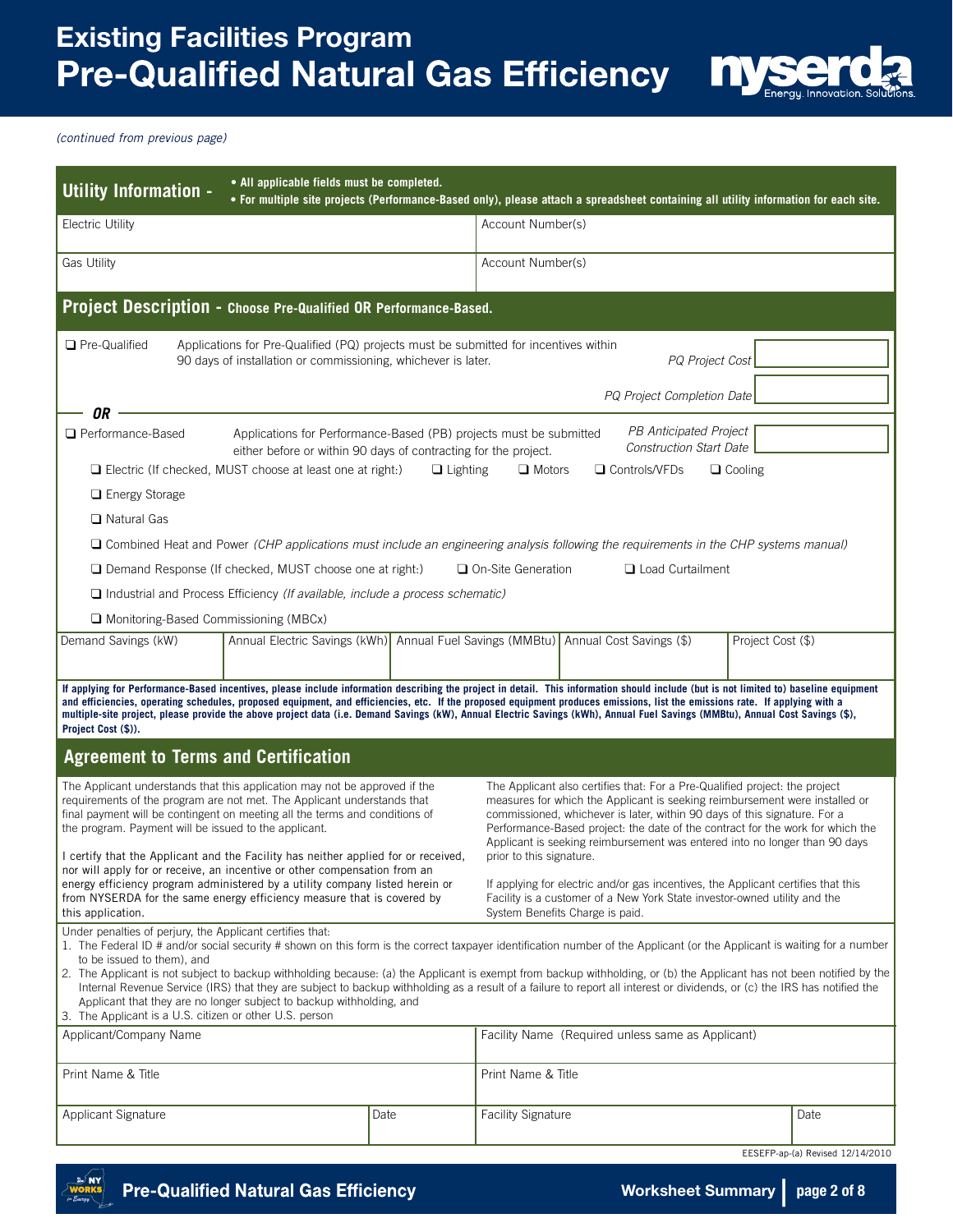

#### CFA # \_\_\_\_\_\_\_\_\_\_\_\_\_\_\_\_\_\_\_\_\_\_\_\_\_\_\_\_\_\_\_\_\_\_\_\_\_\_\_\_\_\_\_\_\_\_\_\_

# Applicant \_\_\_\_\_\_\_\_\_\_\_\_\_\_\_\_\_\_\_\_\_\_\_\_\_\_\_\_\_\_\_\_\_\_\_\_\_\_\_\_\_\_\_\_\_ Facility \_\_\_\_\_\_\_\_\_\_\_\_\_\_\_\_\_\_\_\_\_\_\_\_\_\_\_\_\_\_\_\_\_\_\_\_\_\_\_\_\_\_\_\_

## **Completing the Natural Gas Efficiency Measure Worksheets**

- efficiency measures on pages 4 through 8.
- To calculate the **Total Incentive** for each measure, multiply the submitted materials:<br>Count (quantity of installed equipment) by the Unit Incentive 1) This completed worksheet and any other measure Count (quantity of installed equipment) by the Unit Incentive Table of this completed worksheet and any other measure of the Total Incentive column
- and enter this amount in the **Total Incentive** column.<br>
 Enter the sum of the **Total Incentive** for each category on<br>
the summary worksheet below and add these **Total** amounts<br>
(a) Invoices, including purchase and install together for the Grand Total amount on the last line.<br>
• Complete a Consolidated Funding Application:<br>
• Curatione reserving the presses insertives
- 

# **General Eligibility Requirements for Natural Gas Efficiency**

- incentives within 90 days of invoice for the purchase and [equipment are located at: www.energystar.gov/index.](www.energystar.gov/index.cfm?fuseaction=find_a_product.showProductGroup&pgw_code=CKP) installation of Pre-Qualified measures.
- code=CKP. Used or rebuilt equipment is not eligible.
- www.energystar.gov/index.cfm?c=boilers.pr\_boilers.

### Individual Measure Incentive Totals

• Fill in the appropriate fields for individual natural gas • Submit your CFA online along with copies of the following. Be sure to reference your CFA number on all

- 
- 
- 
- 
- Questions regarding the process, incentives, or requirements? www.nyserda.ny.gov/FundingOpportunities/Consolidated-<br>Contact a NYSERDA representative at: 1-866-NYSERDA<br>x3480 or EFPPQADMIN@NYSERDA.ny.gov.
- Pre-Qualified projects must submit an application for THERGY STAR® requirements for commercial kitchen cfm?fuseaction=find\_a\_product.showProductGroup&pgw\_
- Food Service Technology Center requirements for boilers are located at:<br>combination ovens are located at:<br>combination ovens are located at: fishnick.com/saveenergy/rebates/combis.pdf.

| Grand Total Natural Gas Efficiency Incentive Requested \$ 0.00 |
|----------------------------------------------------------------|
|                                                                |
|                                                                |
|                                                                |
|                                                                |
|                                                                |
|                                                                |
|                                                                |
|                                                                |
|                                                                |
|                                                                |
|                                                                |

Project Type (Please check one)

**□ New Construction or Major Renovation.** 

 $\Box$  Replacement or Retrofit (Existing Facilities).

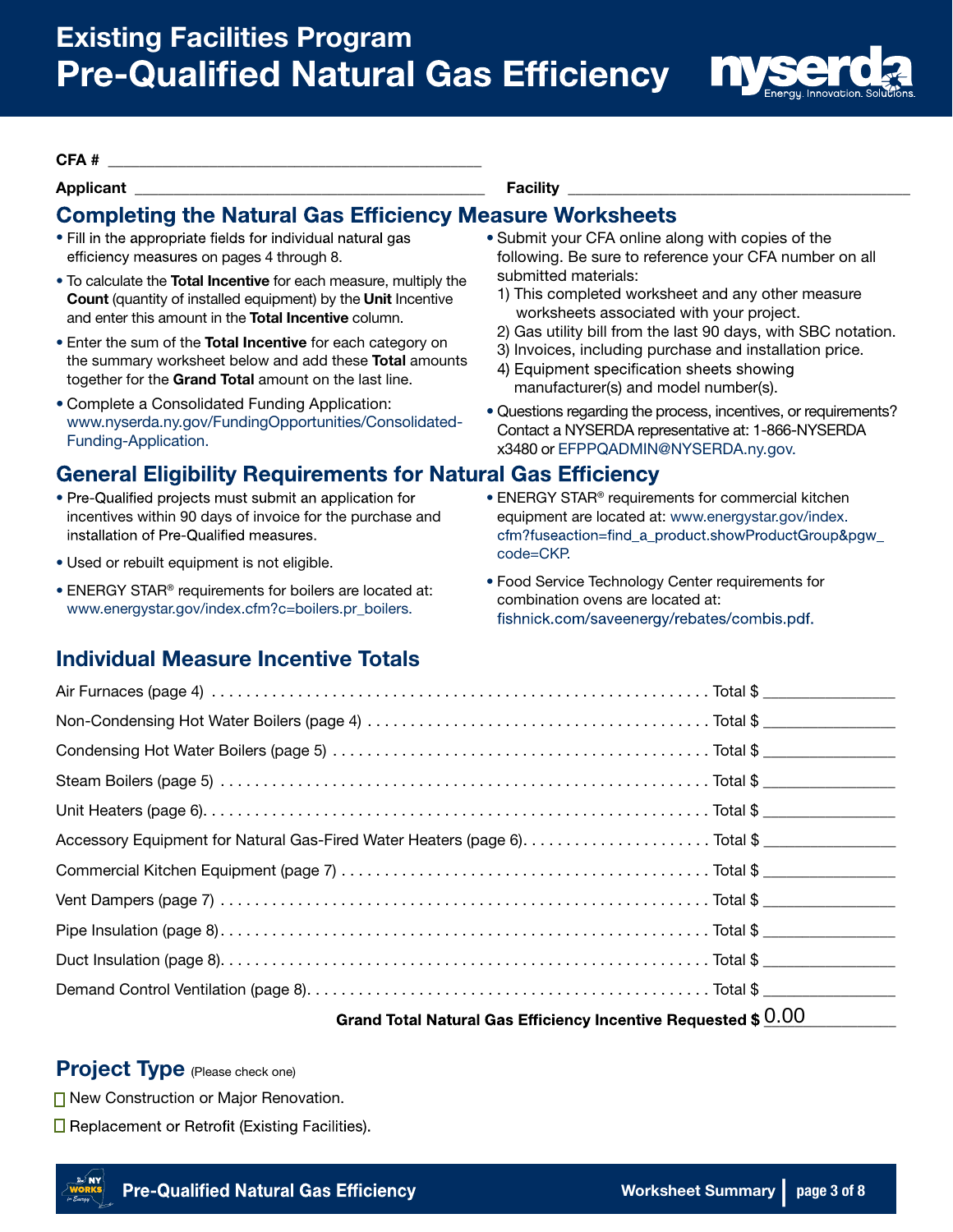

#### Natural Gas-Fired Air Furnace Incentive Table

| Measure Code | Unit Incentive | Minimum Efficiency | • Units must meet or ex<br>using code-standard t |  |
|--------------|----------------|--------------------|--------------------------------------------------|--|
| $AF-1$       | \$4 / MBtu/h   | $\geq$ 92% AFUE    | ANSI Z21.47)                                     |  |
| AF-2         | $$5 / MB$ tu/h | $>95\%$ AFUE       | • MBtu/h = $1.000$ Btu/h                         |  |

nust meet or exceed the listed AFUE efficiency requirements code-standard testing procedures (DOE 10 CFR Part 430 or

# Natural Gas-Fired Air Furnace Data Collection Table

| Mea-<br>sure<br>Code | Manufacturer                                                                        | <b>Model Number</b> | $\mathsf{A}$<br>Input<br>Capacity<br>(MBtu/h) | Efficiency<br>(AFUE) | B<br>Count     | $\mathcal{C}$<br>Unit Incentive<br>(from above table) | <b>Total Incentive</b><br>$(A \times B \times C)$ |  |
|----------------------|-------------------------------------------------------------------------------------|---------------------|-----------------------------------------------|----------------------|----------------|-------------------------------------------------------|---------------------------------------------------|--|
| $Ex: AF-2$           | Company                                                                             | XX-XX               | 250                                           | 96%                  | $\overline{2}$ | \$5 / MBtu/h                                          | \$2,500                                           |  |
|                      |                                                                                     |                     |                                               | 0.00%                |                |                                                       | 0.00                                              |  |
|                      |                                                                                     |                     |                                               | 0.00%                |                |                                                       | 0.00                                              |  |
|                      |                                                                                     |                     |                                               | $0.00\%$             |                |                                                       | 0.00                                              |  |
|                      | <b>Total Natural Gas-Fired Air Furnace Incentive Requested</b><br>(enter on page 3) |                     |                                               |                      |                |                                                       |                                                   |  |

#### Natural Gas-Fired Non-Condensing Hot Water Boiler Incentive Table

| Mea-         | Incentive/ |             | <b>Eligibility Criteria</b>                 | • Qualifying equipment must fit within the appropriate size brackets                              |
|--------------|------------|-------------|---------------------------------------------|---------------------------------------------------------------------------------------------------|
| sure<br>Code | Unit       | MBtu/h      | <b>Efficiency</b>                           | for input capacity (MBtu/h)                                                                       |
| $B-1$        | \$600      | $\leq 300$  | ENERGY STAR <sup>1</sup> or $\geq$ 85% AFUE | • Units 300 MBtu/h input capacity and smaller must be ENERGY<br>STAR-qualified or exceed 85% AFUE |
| $B-2$        | \$750      | 301-500     | $\geq 85\%$ E.                              | . Units larger than 300 MBtu/h must meet or exceed the listed thermal                             |
| B-3          | \$1,500    | 501-1.000   | $\geq 85\%$ E.                              | efficiency (E,) requirements using code-standard testing procedures                               |
| B-4          | \$2,500    | 1,001-1,700 | $\geq 85\%$ E.                              | (DOE 10 CFR Part 431)                                                                             |
| B-5          | \$3,000    | >1.700      | $\geq 85\%$ E.                              | • MBtu/h = 1.000 Btu/h                                                                            |

1: See page 3 for links to qualified product lists

### Natural Gas-Fired Non-Condensing Hot Water Boiler Data Collection Table

| Mea-<br>sure<br>Code                                                                                    | Manufacturer | Model Number | Input<br>Capacity<br>(MBtu/h) | Efficiency<br>(AFUE or E.) | A<br>Count | <sub>R</sub><br>Incentive/Unit<br>(from above table) | <b>Total Incentive</b><br>$(A \times B)$ |
|---------------------------------------------------------------------------------------------------------|--------------|--------------|-------------------------------|----------------------------|------------|------------------------------------------------------|------------------------------------------|
| $Ex: B-1$                                                                                               | Company      | XX-XX        | 250                           | 90%                        | 2          | \$600                                                | \$1,200                                  |
|                                                                                                         |              |              |                               | $0.00\%$                   |            |                                                      | 0.00                                     |
|                                                                                                         |              |              |                               | $0.00\%$                   |            |                                                      |                                          |
|                                                                                                         |              |              |                               | $0.00\%$                   |            |                                                      | 0.00                                     |
| <b>Total Natural Gas-Fired Non-Condensing Hot Water Boiler Incentive Requested</b><br>(enter on page 3) |              |              |                               |                            |            |                                                      |                                          |

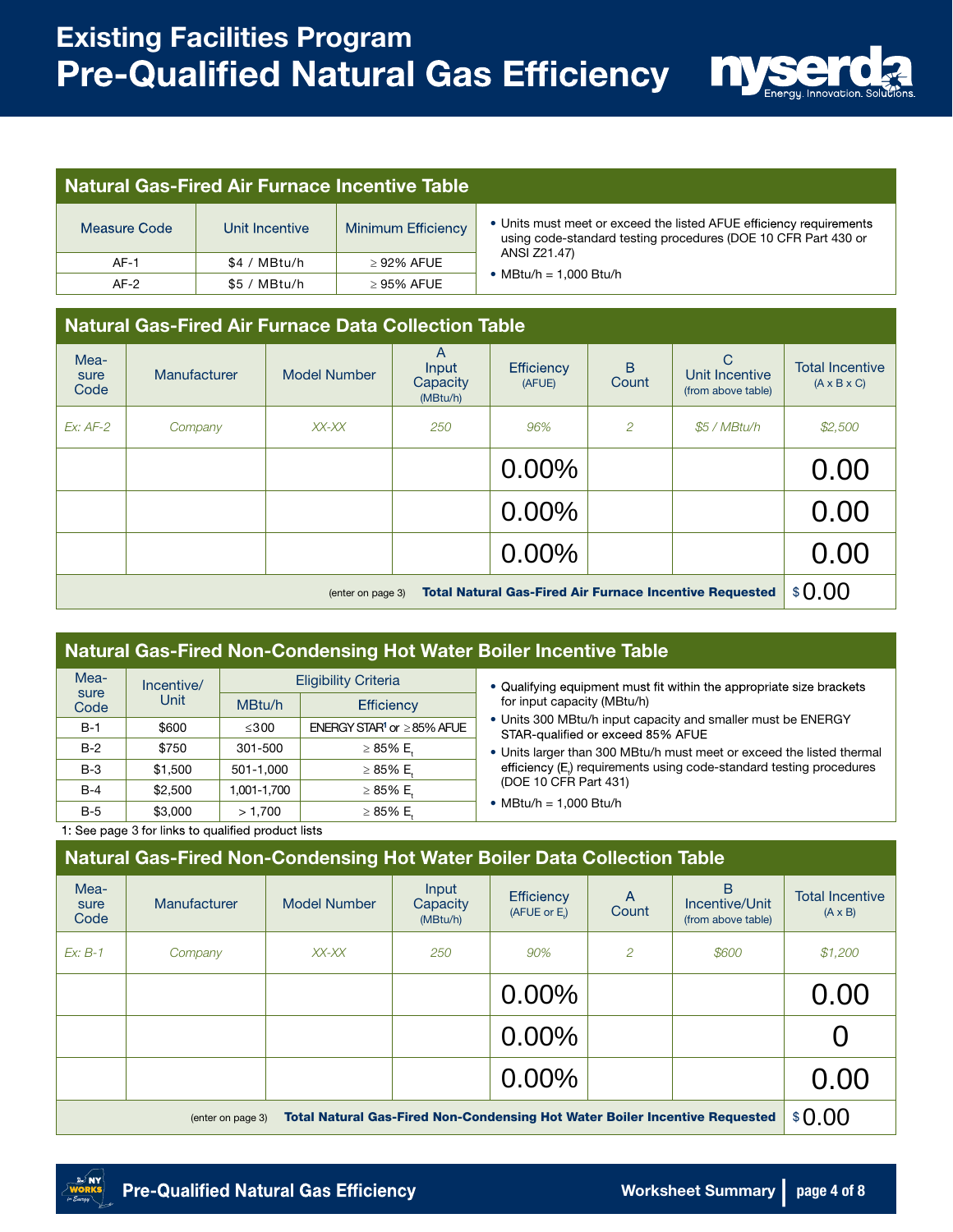

#### Natural Gas-Fired Condensing Hot Water Boiler Incentive Table

| <b>Measure</b> |                |             | <b>Eligibility Criteria</b> |                                                                                                                    |
|----------------|----------------|-------------|-----------------------------|--------------------------------------------------------------------------------------------------------------------|
| Code           | Incentive/Unit | MBtu/h      | Efficiency                  | • Qualifying equipment must fit within the appropriate size brackets<br>for input capacity (MBtu/h)                |
| $CB-1$         | \$1,000        | $\leq 300$  | $\geq 90\%$ AFUE            | • Units must meet or exceed the listed AFUE or thermal efficiency (E)                                              |
| $CB-2$         | \$1,500        | 301-500     | $\geq 90\%$ E.              | requirements                                                                                                       |
| $CB-3$         | \$2,500        | 501-1.000   | $\geq 90\%$ E.              | • Condensing boilers with return water temperatures above 130°F do<br>not operate efficiently and will not qualify |
| $CB-4$         | \$3.500        | 1,001-1,700 | $\geq 90\%$ E.              | • MBtu/h = $1.000$ Btu/h                                                                                           |
| $CB-5$         | \$4.500        | >1.700      | $\geq 90\%$ E.              |                                                                                                                    |

- for input capacity (MBtu/h)
- 
- Condensing boilers with return water temperatures above 130°F do not operate efficiently and will not qualify
- MBtu/h = 1,000 Btu/h

|                                                                                                     | Natural Gas-Fired Condensing Hot Water Boiler Data Collection Table |              |                               |                             |            |                                                      |                                          |  |  |
|-----------------------------------------------------------------------------------------------------|---------------------------------------------------------------------|--------------|-------------------------------|-----------------------------|------------|------------------------------------------------------|------------------------------------------|--|--|
| Mea-<br>sure<br>Code                                                                                | Manufacturer                                                        | Model Number | Input<br>Capacity<br>(MBtu/h) | <b>Efficiency</b><br>(AFUE) | A<br>Count | <sub>R</sub><br>Incentive/Unit<br>(from above table) | <b>Total Incentive</b><br>$(A \times B)$ |  |  |
| $Ex:CB-1$                                                                                           | Company                                                             | XX-XX        | 250                           | 91%                         | 2          | \$1,000                                              | \$2,000                                  |  |  |
|                                                                                                     |                                                                     |              |                               | $0.00\%$                    |            |                                                      | 0.00                                     |  |  |
|                                                                                                     |                                                                     |              |                               | $0.00\%$                    |            |                                                      | 0.00                                     |  |  |
|                                                                                                     |                                                                     |              |                               | $0.00\%$                    |            |                                                      | 0.00                                     |  |  |
| <b>Total Natural Gas-Fired Condensing Hot Water Boiler Incentive Requested</b><br>(enter on page 3) |                                                                     |              |                               |                             |            |                                                      |                                          |  |  |

#### Natural Gas-Fired Steam Boiler Incentive Table

| <b>Measure</b><br>Incentive/Unit |            |              | <b>Eligibility Criteria</b> | • Qualifying equipment must fit within the appropriate size brackets<br>for input capacity (MBtu/h)                                      |
|----------------------------------|------------|--------------|-----------------------------|------------------------------------------------------------------------------------------------------------------------------------------|
| Code                             |            | MBtu/h       | Efficiency                  | • Units must meet or exceed the listed AFUE or thermal efficiency (E)<br>requirements using code-standard testing procedures (DOE 10 CFR |
| $SB-1$                           | \$2/MBtu/h | ≤300         | $>82\%$ AFUE                | Parts 430 or 431, respectively)                                                                                                          |
| $SB-2$                           | \$1/MBtu/h | 301-2.500    | ≥ 79% E.                    | . Boilers larger than 10,000 MBtu/h may be eligible through<br>NYSERDA's Performance-Based programs                                      |
| $SB-3$                           | \$1/MBtu/h | 2.501-10.000 | $\geq 80\%$ E.              | • MBtu/h = $1.000$ Btu/h                                                                                                                 |

#### Natural Gas-Fired Steam Boiler Data Collection Table

| Mea-<br>sure<br>Code                                                                 | Manufacturer | <b>Model Number</b> | Input<br>Capacity<br>(MBtu/h) | Efficiency<br>(AFUE or E.) | A<br>Count | <sub>B</sub><br>Incentive/Unit<br>(from above table) | <b>Total Incentive</b><br>$(A \times B)$ |
|--------------------------------------------------------------------------------------|--------------|---------------------|-------------------------------|----------------------------|------------|------------------------------------------------------|------------------------------------------|
| $Ex:SB-1$                                                                            | Company      | XX-XX               | 250                           | 90%                        | 2          | \$500                                                | \$1,000                                  |
|                                                                                      |              |                     |                               | $0.00\%$                   |            |                                                      | 0.00                                     |
|                                                                                      |              |                     |                               | $0.00\%$                   |            |                                                      | 0.00                                     |
|                                                                                      |              |                     |                               | $0.00\%$                   |            |                                                      | 0.00                                     |
| <b>Total Natural Gas-Fired Steam Boiler Incentive Requested</b><br>(enter on page 3) |              |                     |                               |                            |            |                                                      | \$0.00                                   |

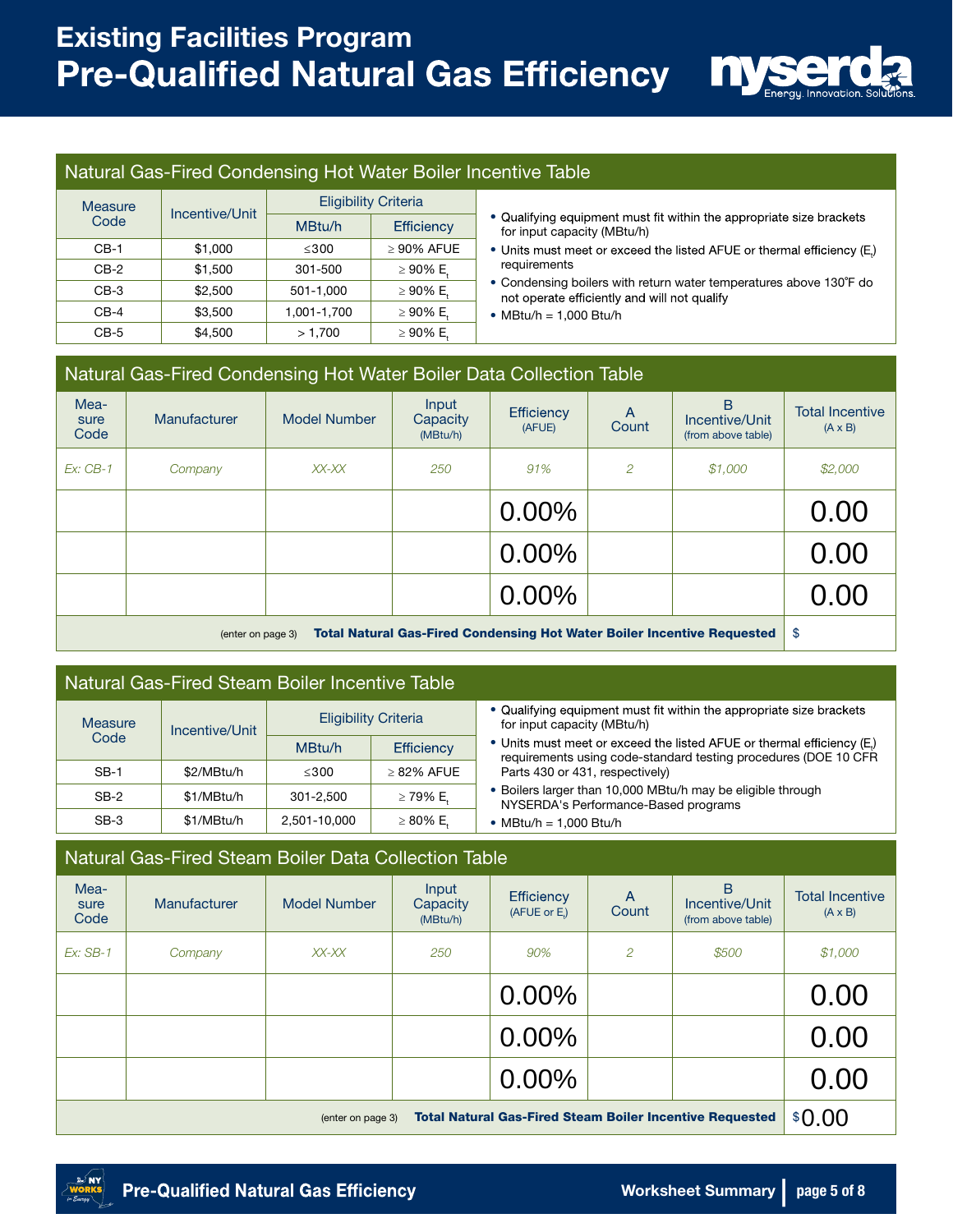

#### Natural Gas-Fired Unit Heater Incentive Table

| Measure<br>Code | <b>Description</b>                                        | Unit<br><b>Incentive</b> | <b>Minimum</b><br>Efficiency    | • Units must meet or exceed the listed thermal efficiency (E) or                                |  |  |  |
|-----------------|-----------------------------------------------------------|--------------------------|---------------------------------|-------------------------------------------------------------------------------------------------|--|--|--|
| UH-i            | Low-intensity, infrared,<br>natural gas-fired unit heater | \$2.50/<br>MBtu/h        | Any ef-<br>ficiency             | AFUE requirements using code-standard testing procedures (A<br>Z83.8)<br>• MBtu/h = 1.000 Btu/h |  |  |  |
| UH-a            | Natural gas-fired warm air<br>unit heater                 | \$2.00/<br>MBtu/h        | $\geq 90\%$ E or<br><b>AFUE</b> |                                                                                                 |  |  |  |

AFUE requirements using code-standard testing procedures (ANSI Z83.8)

# Natural Gas-Fired Unit Heater Data Collection Table A | B | C Measure Manufacturer Model Number Input Efficiency Count Incentive/Unit Total Incentive<br>Code Manufacturer Model Number Capacity (E<sub>c</sub>-UH-a only) Count Incentive/Unit (A x B x C)  $\begin{array}{c|c|c|c|c} \text{Capacity} & \text{Euler} & \text{Count} & \text{Incentive/Unit} & \text{(A x B x C)} \\ \text{(MBtu/h)} & \text{(F}_c - \text{UH-a only)} & \text{Count} & \text{(from above table)} \end{array}$ *Ex: UH-i Company XX-XX 1,250 N/A 2 \$2.50 / MBtu/h \$6,250* (enter on page 3) Total Natural Gas-Fired Unit Heater Incentive Requested  $\mid \$0.00$  $\frac{0.00}{0.00}$ 0.00

#### Accessory Equipment for Natural Gas-Fired Water Heaters Data Collection Table A B Total Measure Description and Eligibility Criteria Measure Code Count/Area to Unit Incentive Incentive be insulated (ft<sup>2</sup> ) (A x B) Storage Water Heater Tank Insulation • Water heater must be natural-gas fired<br>• Incentive is paid per square-foot of insulated surface WH-1 WH-1 \$1.00/sq. ft. • 2-inch fiberglass equivalent or better (R-value  $\geq 9$ ) New Circulation Controls Applicable for Reducing Standby Losses on Domestic Hot Water • Controls must be installed on natural-gas fired hot water heating systems WH-2 • Controls must employ time-of-day scheduling and temperature controls to setback hot water temperature during un-occupied periods \$500/unit (enter on page 3) Total Accessory Equipment for Natural Gas-Fired Water Heaters Incentive Requested 0.00

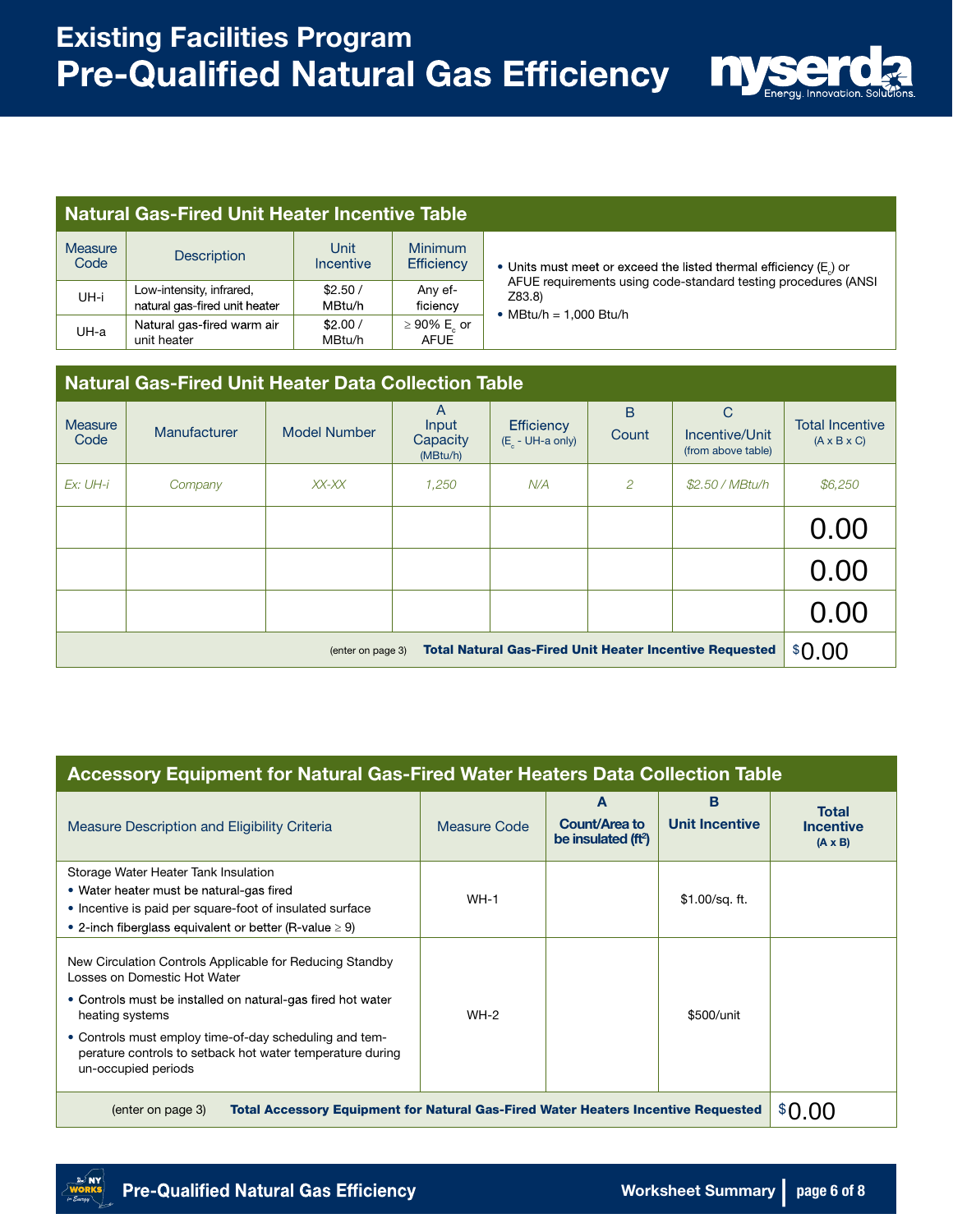# Existing Facilities Program **Pre-Qualified Natural Gas Efficiency**



| Natural Gas-Fired Commercial Kitchen Equipment Data Collection Table                                 |                         |                                                                           |                    |                   |                                      |                                                    |  |
|------------------------------------------------------------------------------------------------------|-------------------------|---------------------------------------------------------------------------|--------------------|-------------------|--------------------------------------|----------------------------------------------------|--|
| <b>Measure</b><br>Code                                                                               | <b>Description</b>      | <b>Eligibility Criteria</b>                                               | <b>Size</b>        | A<br><b>Count</b> | B<br><b>Unit</b><br><b>Incentive</b> | <b>Total</b><br><b>Incentive</b><br>$(A \times B)$ |  |
| $GK-1$                                                                                               | Fryer                   | ENERGY STAR qualified <sup>1</sup>                                        | Any size           |                   | \$750                                |                                                    |  |
| $GK-2$                                                                                               | <b>Broiler</b>          | Cooking efficiency ≥30%,<br>tested using standard<br><b>ASTM F2835-10</b> | Any size           |                   | \$500                                |                                                    |  |
| $GK-3$                                                                                               | <b>Convection oven</b>  | ENERGY STAR qualified <sup>1</sup>                                        | Full               |                   | \$500                                |                                                    |  |
| $GK-4$                                                                                               | <b>Combination Oven</b> | Food Service Technology<br>Center qualified <sup>1</sup>                  | Any size           |                   | \$750                                |                                                    |  |
| $GK-5$                                                                                               | <b>Steamer</b>          | <b>ENERGY STAR qualified<sup>1</sup></b>                                  | Any size           |                   | \$750                                |                                                    |  |
|                                                                                                      | Griddle                 | <b>ENERGY STAR qualified<sup>1</sup></b>                                  | $\leq$ 2 feet wide |                   | \$350                                |                                                    |  |
|                                                                                                      |                         |                                                                           | 3 feet wide        |                   | \$525                                |                                                    |  |
| GK-6                                                                                                 |                         |                                                                           | 4 feet wide        |                   | \$700                                |                                                    |  |
|                                                                                                      |                         |                                                                           | 5 feet wide        |                   | \$875                                |                                                    |  |
|                                                                                                      |                         |                                                                           | $\geq 6$ feet wide |                   | \$1,050                              |                                                    |  |
| <b>Total Natural Gas-Fired Commercial Kitchen Equipment Incentive Requested</b><br>(enter on page 3) |                         |                                                                           |                    |                   |                                      |                                                    |  |

1: See page 3 for links to qualified product lists

| <b>Vent Damper Data Collection Table</b>                          |                                |                                        |                                      |                                                    |                                                                                                |  |  |  |
|-------------------------------------------------------------------|--------------------------------|----------------------------------------|--------------------------------------|----------------------------------------------------|------------------------------------------------------------------------------------------------|--|--|--|
| <b>Measure Code</b>                                               | <b>Damper</b><br><b>Number</b> | А<br><b>Input Capacity</b><br>(MBtu/h) | в<br><b>Unit</b><br><b>Incentive</b> | <b>Total</b><br><b>Incentive</b><br>$(A \times B)$ |                                                                                                |  |  |  |
| $HE-2$                                                            |                                | Ex: 400 MBtu/h                         | \$1.00/MBtu/h                        | \$400                                              | • Vent dampers installed on existing natural<br>gas-fired heating systems only                 |  |  |  |
| $HE-2$                                                            |                                |                                        | \$1.00/MBtu/h                        |                                                    | • New construction projects are not eligible<br>• Input capacity refers to the capacity of the |  |  |  |
| $HE-2$                                                            | $\mathbf{2}$                   |                                        | \$1.00/MBtu/h                        |                                                    | system on which the vent damper is being<br>installed                                          |  |  |  |
| $HE-2$                                                            | 3                              |                                        | \$1.00/MBtu/h                        |                                                    | • MBtu/h = 1.000 Btu/h                                                                         |  |  |  |
| <b>Total Vent Damper Incentive Requested</b><br>(enter on page 3) |                                |                                        |                                      | \$ 0                                               |                                                                                                |  |  |  |